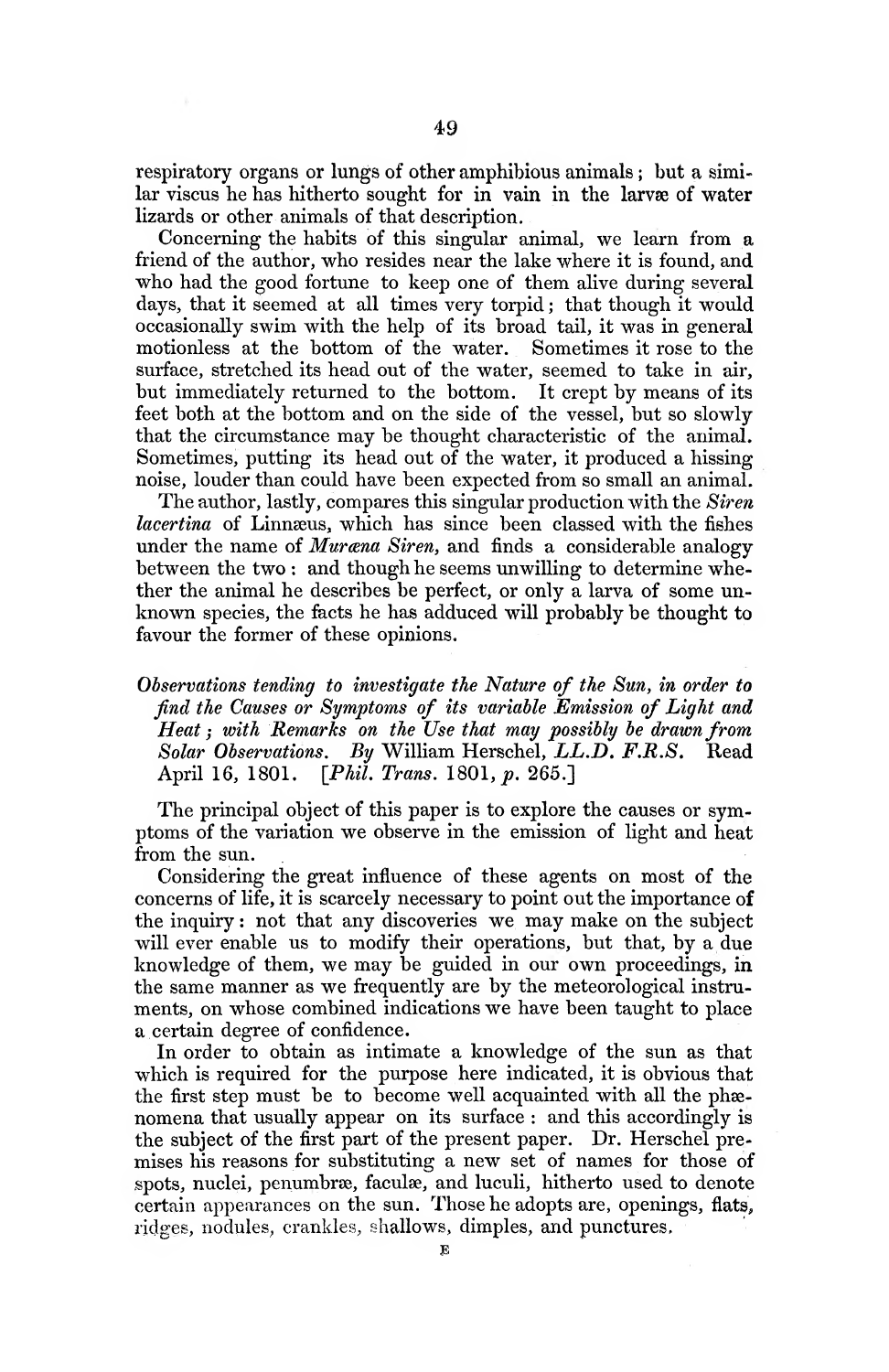The following definitions of these new terms, together with the principal circumstances relating to those appearances, as deduced from a long series of observations, will, it is hoped, sufficiently indi cate the contents of this section. Whoever peruses this paper must, however, here recollect that Dr. Herschel has long considered the sun as an opake habitable globe, possessed of an atmosphere in which luminous clouds, ever varying in form and dimensions, are continually floating, and produce the appearances of which the fol lowing is an enumeration.

1. Openings, or places where the luminous clouds are removed.— When these are large, they have generally flats about them ; and the small ones are without flats. They are also frequently attended by ridges and nodules. New and incipient openings frequently break out near former ones ; and they often change their figure, run into each other, and turn into shallows, or other appearances of a different description.

2. Flats.—These are described as planes depressed below the general or brightest surface of the sun, or places from whence the lu minous solar clouds of the upper regions are removed. Their thick ness is visible at the edges of the openings : from the various changes they undergo, it is inferred that they are occasioned by some emanation, perhaps an elastic gas, coming out of the openings, which by its propelling motion drives away the luminous clouds from the place where it meets with the least resistance, or which by its nature dissolves them as it comes up to them.

3. Ridges, or elevations above the general surface of the luminous clouds of the sun.—These generally accompany openings, and often gather and disperse alternately. They are ascribed to some elastic gas, acting below the luminous clouds, which first lifts them up, and at last forces itself a passage through them by throwing them aside.

4. Nodules.—These are small but highly elevated luminous places. They may frequently be ridges fore-shortened, and are probably in all cases produced in the same manner.

5. Crankles.—These consist of elevations and depressions, which produce a mottled appearance that often spreads over the whole disk of the sun. They frequently change their shape and situation, and may perhaps be occasioned by the expansion of ridges or nodules.

6. The dark parts of crankles are here called Shallows.—The small ones have no openings ; but in some larger ones apertures have been perceived, through which the opake part of the sun was discernible. They are thought to be of the same nature as flats, and are perhaps at the same depth below them as the flats are below the general surface of the sun.

7. Dimples are small depressions, or indentures, and often contain very small openings. They differ from crankles chiefly in size.

8. Lastly, the low places of dimples are called *Punctures*. These increase sometimes, and become openings, and at other times vanish very rapidly.

Having thus enumerated, according to his new nomenclature, the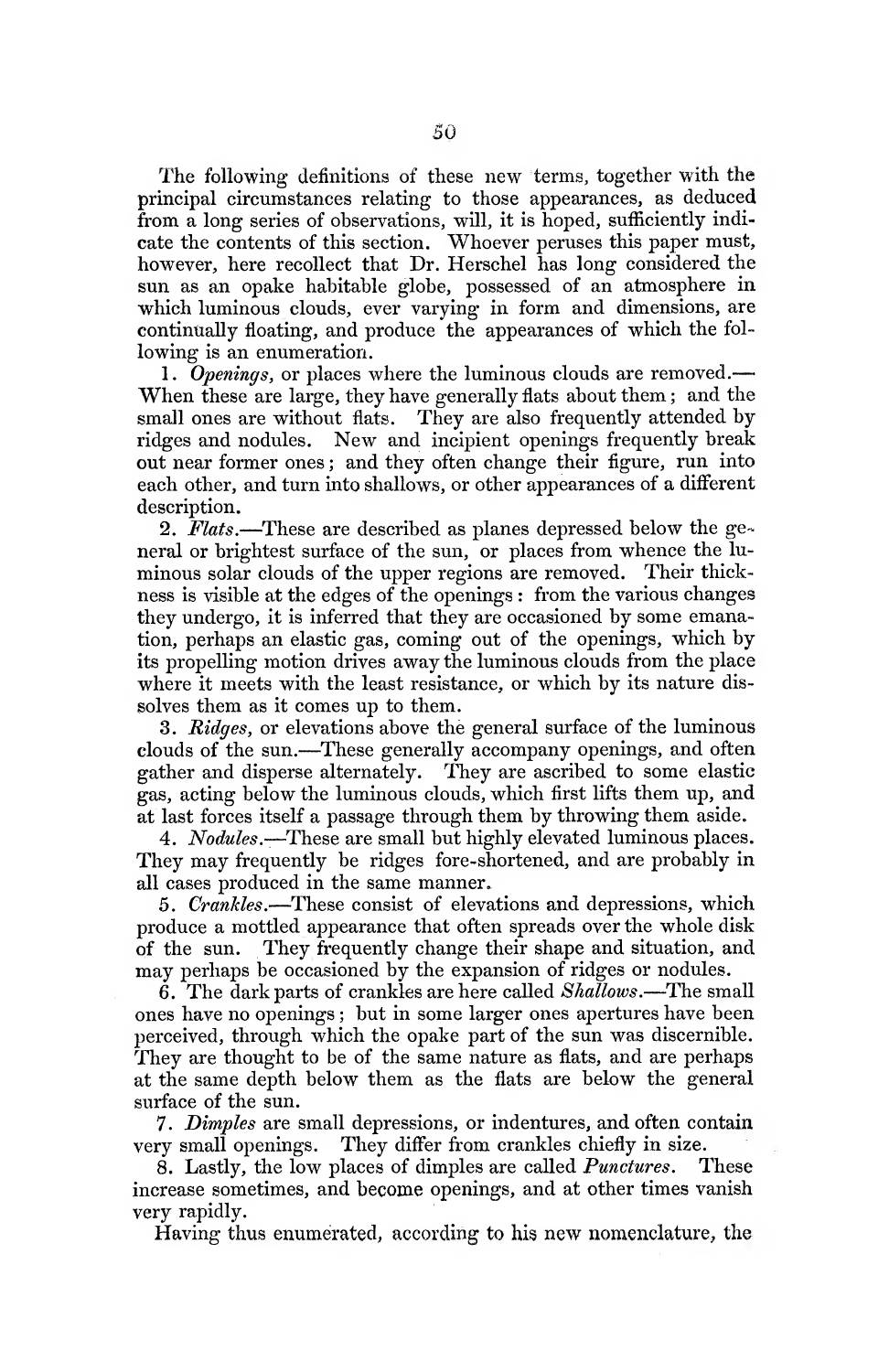phenomena from which he derives his inferences concerning the nature of the sun, Dr. Herschel proceeds next to treat of the regions of solar clouds. The point he here principally insists upon, is, that the The point he here principally insists upon, is, that the above-mentioned appearances are wholly incompatible with the hypothesis of the shining matter of the sun being a liquid, or an elastic fluid of an atmospheric nature; since, by the laws of hydrostatics, all the depressions would be instantly filled up, and the elevations would as rapidly subside. The opinion he advances is, that this shining matter exists in the manner of empyreal, luminous, or phosphoric clouds, residing in the higher regions of the solar atmosphere. Of these he assumes two different regions, or a double stratum of clouds, whereof the lower, viz. that which is nearest the sun, consists of clouds less bright than those of the upper stratum. The lower clouds are also more closely connected, while the upper ones are chiefly detached from each other, and permit us everywhere to see through them.

A number of additional observations are here added ; from which it is inferred, that the inferior clouds are opake, and probably not unlike those of our planet; and that their light is only the uniform reflection of the surrounding superior, self-luminous region. These lower clouds, it is thought, compose what the Doctor calls *flats*; and by a contrivance here described, he demonstrates, that the quantity of reflected light they transmit to us isto that of the superior and self-luminous clouds in the proportion of 469 to 1000.

By the same process he proves also that, adhering to the same proportion, the quantity of light reflected by the solid body of the sun at the openings is represented by a number no greater than seven. Speaking of the planetary clouds, it is shown of what eminent service they must be to the whole solar system ; since, by their means, nearly one half more light is transmitted to us from the sun than we should receive from the self-luminous stratum alone.

In a section on the solar atmosphere, after showing that its existence cannot be denied,—since the clouds could not be kept suspended in the manner in which they are without an elastic atmospherical fluid to bear them up,—reasons are assigned why this atmosphere must be of a greater extent, of considerable density, transparent, and, like ours, subject to agitations by winds and other disturbing causes.

From these various observations and inferences is next derived a theoretical explanation of the solar phenomena ; wherein the manner is described in which all the above-mentioned appearances on the surface of the sun are likely to be generated : after which follows an enumeration of the *signs from which we may infer a deficiency or* abundance of luminous matter in the sun. The former of these are a deficiency of empyreal clouds, of openings, and of ridges, nodules, and all that may be considered as prominences ; whereas the opposite appearances are indications of increasing light and heat. The Doctor now does not scruple to assert that openings with great flats, ridges, nodules, and crankles, may induce us to expect a copious emission of heat, and therefore mild seasons ; and that, on the con-